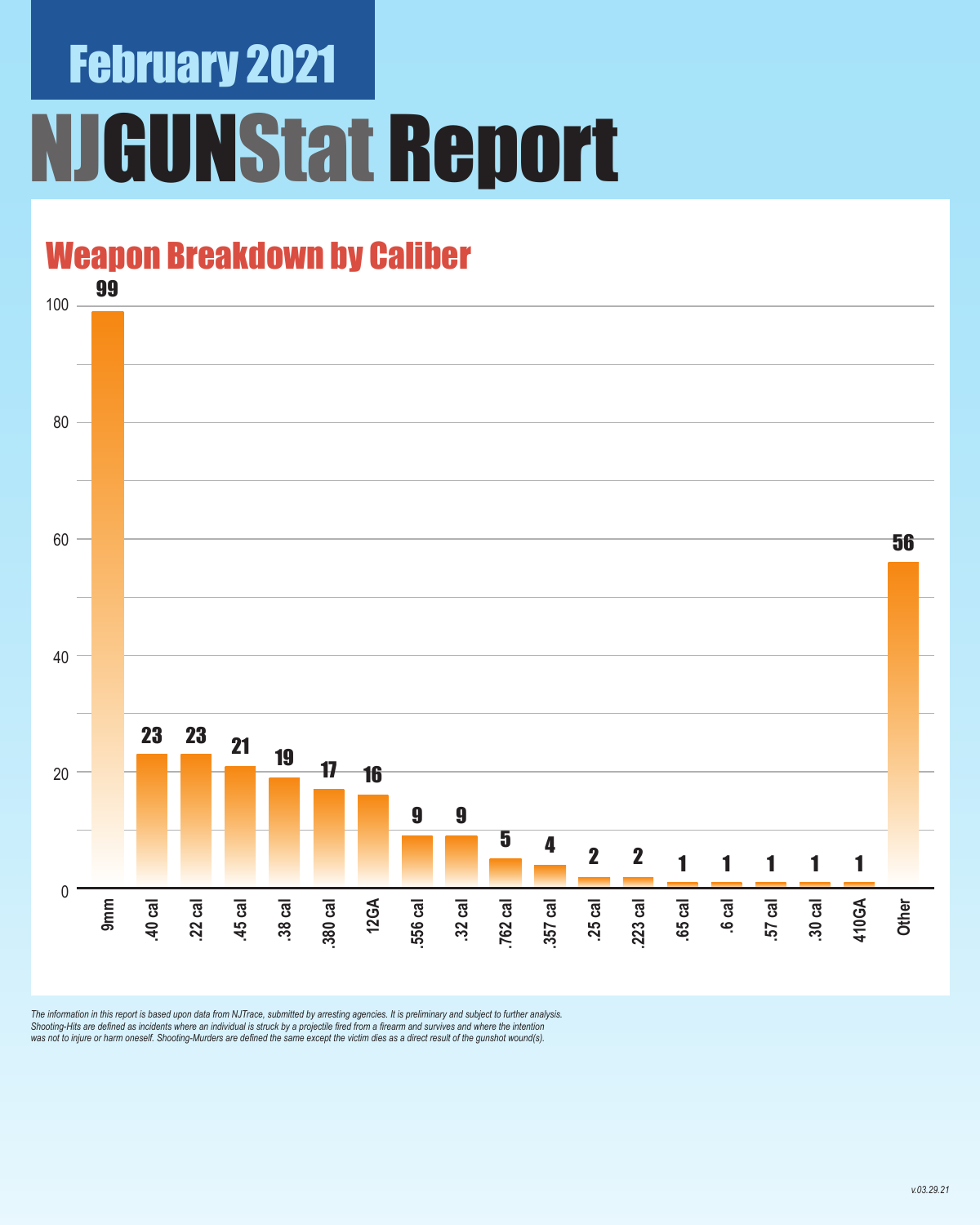# February 2021 UNStat Report

#### Gun Recovery Numbers Statewide

| <b>Total Crime Guns Recovered</b>                    | 301 |
|------------------------------------------------------|-----|
| Found Property/Turned in                             | 133 |
| <b>Guns with Possessors</b>                          | 168 |
| Individuals Arrested with<br>more than One Crime Gun | 11  |

### New Jersey Counties





#### New Jersey Cities

*The information in this report is based upon data from NJTrace, submitted by arresting agencies. It is preliminary and subject to further analysis. Shooting-Hits are defined as incidents where an individual is struck by a projectile fired from a firearm and survives and where the intention*  was not to injure or harm oneself. Shooting-Murders are defined the same except the victim dies as a direct result of the gunshot wound(s).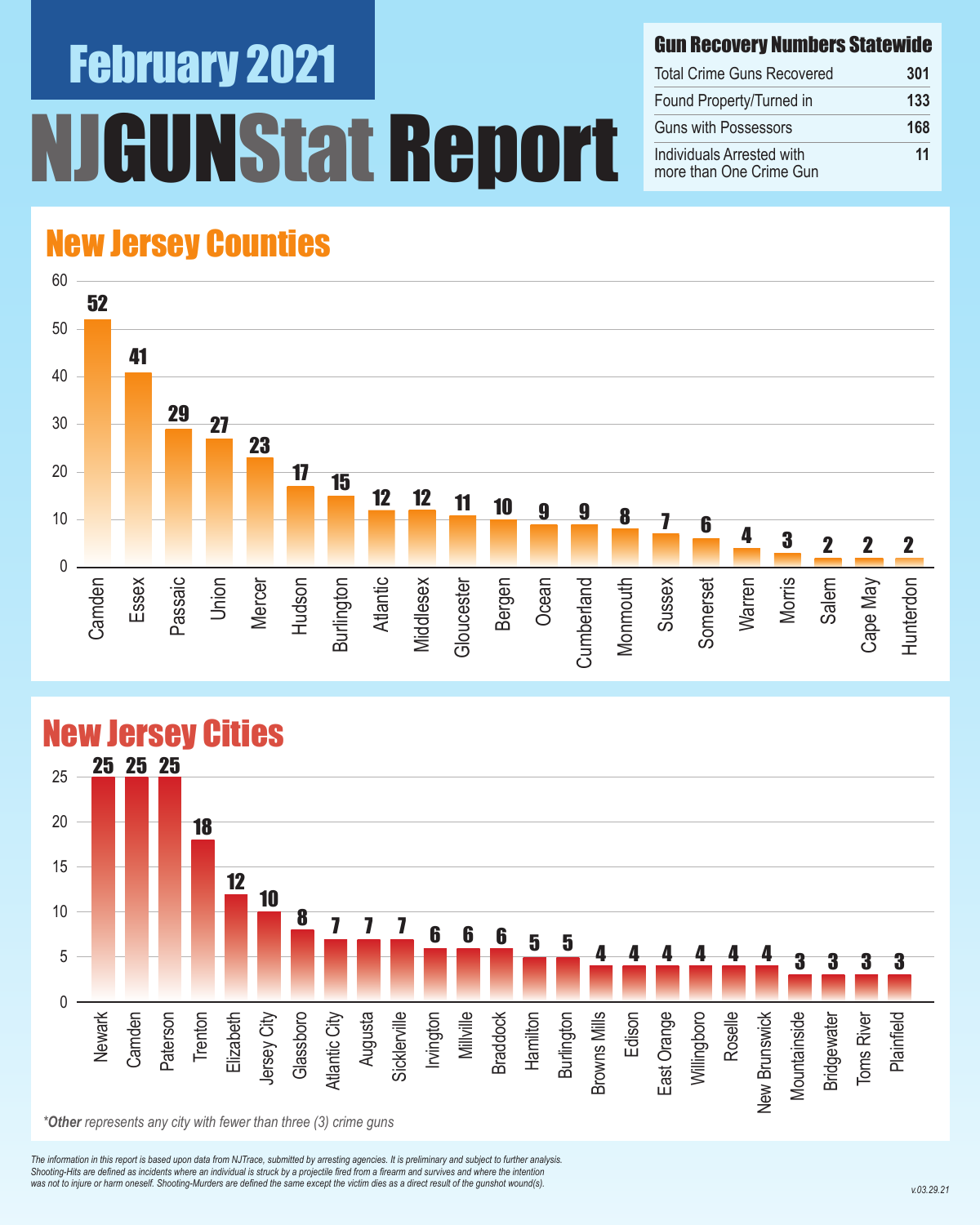# February 2021 NJGUNStat Report

### Weapon Breakdown by Manufacturer



*This chart reflects the information provided to the New Jersey State Police through NJTrace, a statewide program that relies on local police departments to input data on guns used in the commission of a crime. This chart does not rely on any reports from the federal Bureau of Alcohol, Tobacco, Firearms and Explosives (ATF). The information is preliminary and subject to further analysis.*